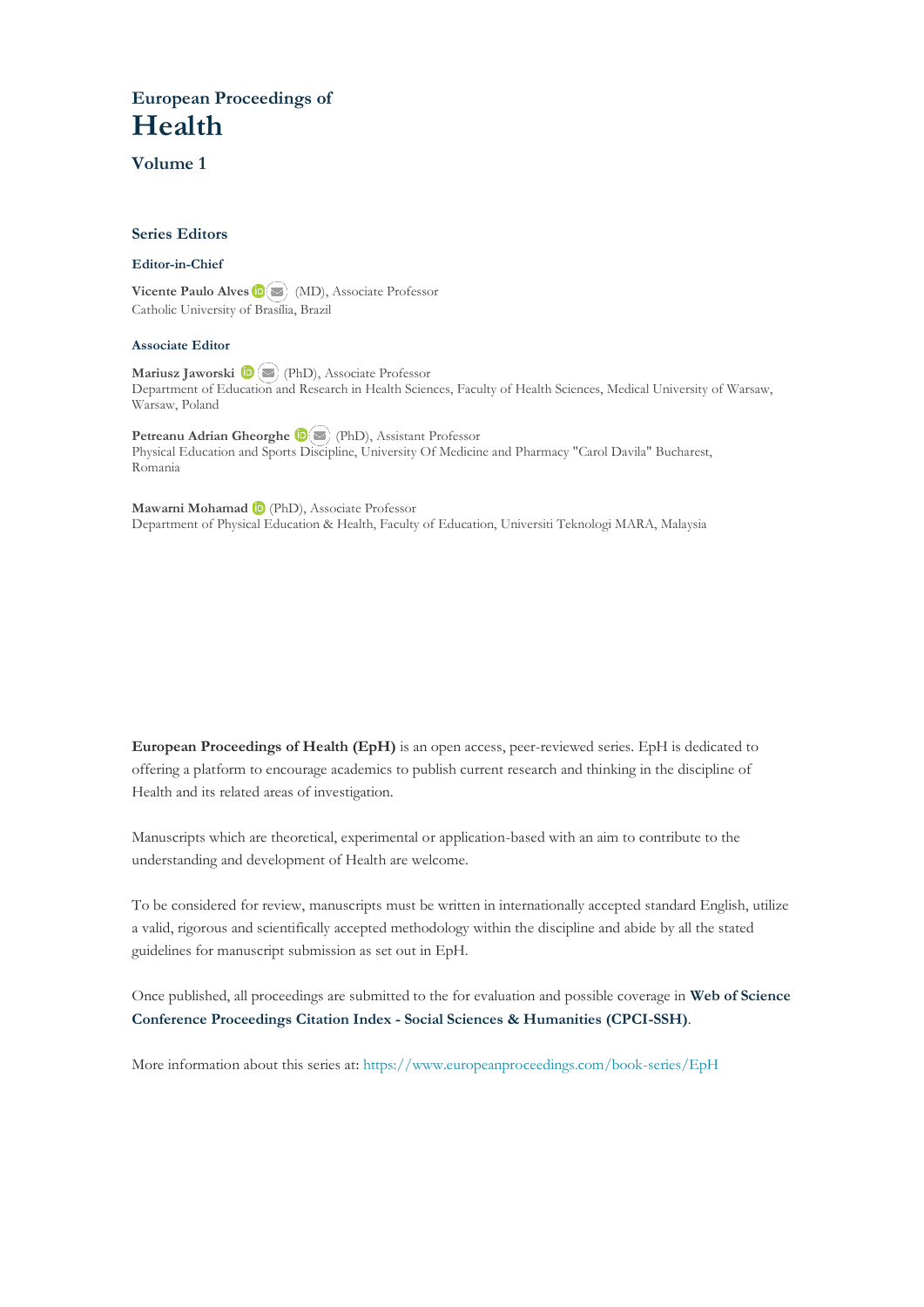# HEALTH AND HEALTH PSYCHOLOGY: icH&Hpsy 2020

Selected, peer-reviewed papers from

5<sup>th</sup> International Conference on Health and Health Psychology: Covid-19 and Health Care (icH&Hpsy 2020), 29-30 September 2020, Remote Conference

Edited by:

MariuszJaworski b

#### Editor(s) Affiliation(s):

**Mariusz Jaworski** (PhD), Associate Professor Department of Ed[ucatio](mailto:mariusz.jaworski@onet.pl)n and Research in Health Sciences, Faculty of Health Sciences, Medical University of Warsaw, Warsaw, Poland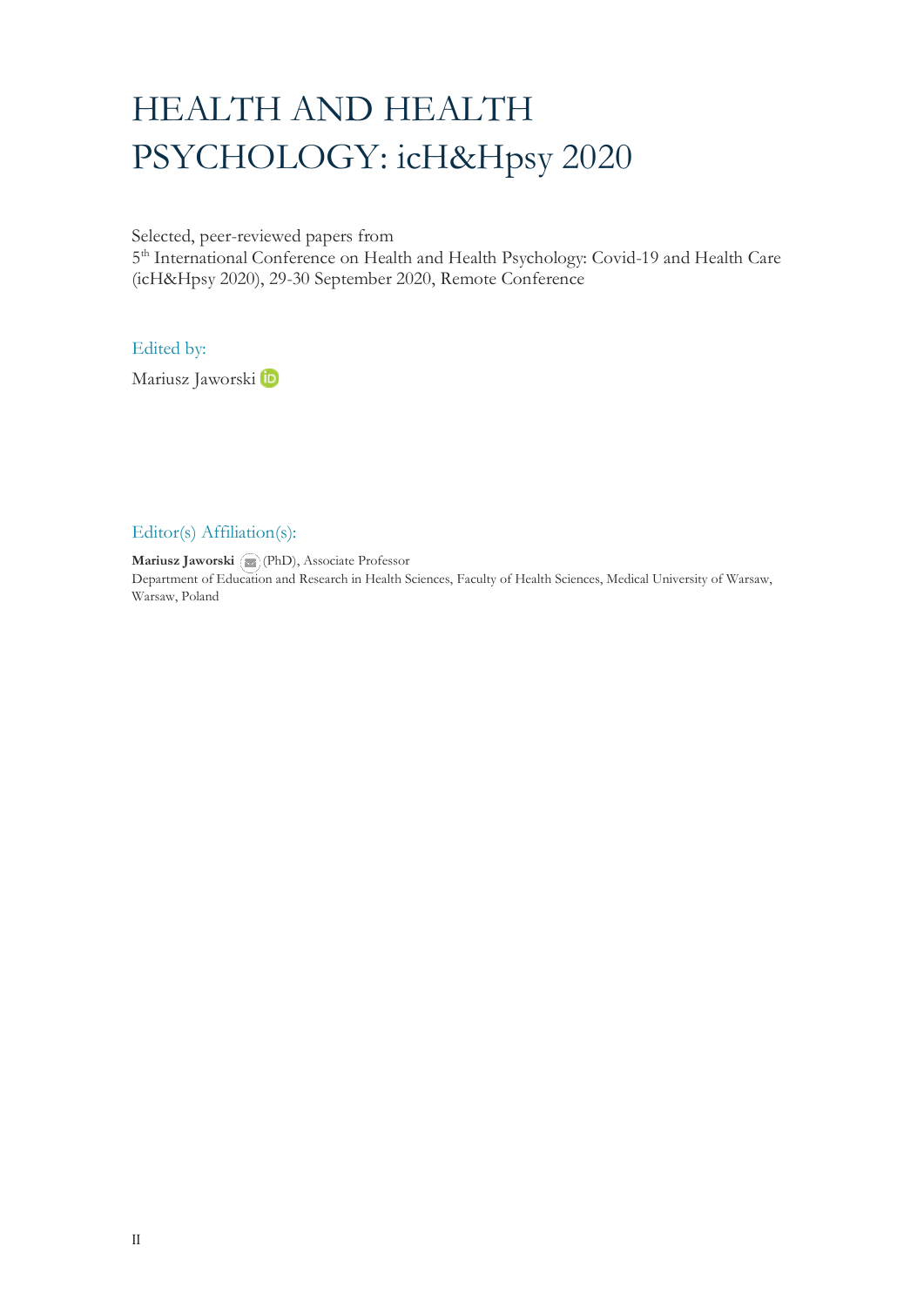

ISSN: 2357-1330 (online)

European Proceedings of Social and Behavioural Sciences

ISBN: 978-1-80296-949-8 (e-book)

HEALTH AND HEALTH PSYCHOLOGY: icH&Hpsy 2020

Proceedings of the 5th International Conference on Health and Health Psychology: Covid-19 and Health Care (icH&Hpsy 2020), 29-30 September 2020, Remote Conference

#### <https://doi.org/10.15405/eph.26728133.20101.1>



© The Editor(s) and The Author(s) 2020. This work is licensed under a Creative Commons Attribution-NonCommercial-NoDerivatives 4.0 International License (http://creativecommons.org/licenses/by-nc-nd/4.0/).

This book is published by the registered company European Publisher Ltd. which is registered under the ISO London Limited. The registered company address is: 293 Green Lanes, Palmers Green, London, United Kingdom, N13 4XS Reg. Number: 9219513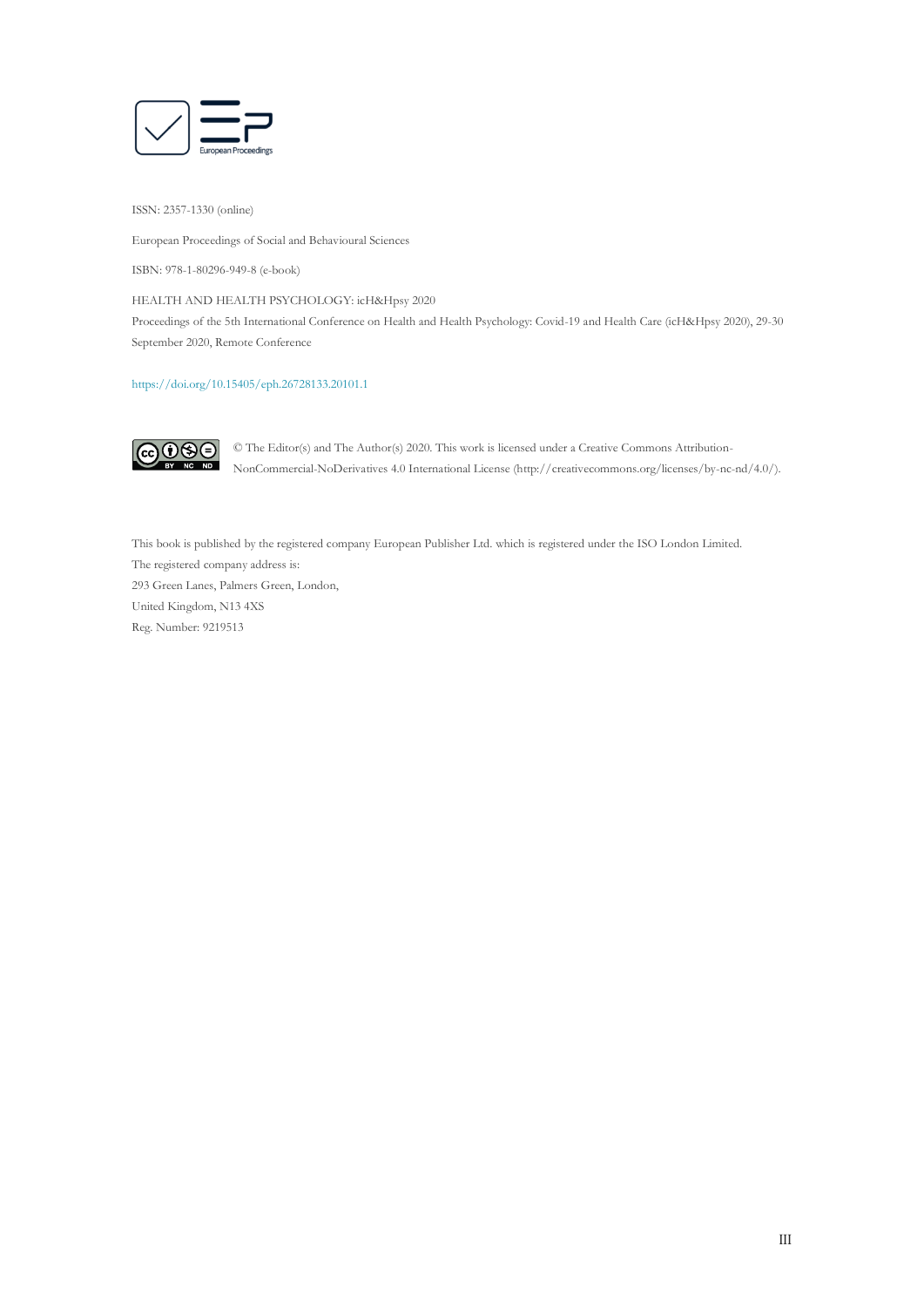## Bibliographic Information

| Series title                                                                                                                                                                                  | Series abb.         |
|-----------------------------------------------------------------------------------------------------------------------------------------------------------------------------------------------|---------------------|
| European Proceedings of Health                                                                                                                                                                | EpH                 |
| ISSN (online)                                                                                                                                                                                 | Publisher           |
| 2672-8133                                                                                                                                                                                     | European Publisher  |
| Proceedings title                                                                                                                                                                             | Volume              |
| Health And Health Psychology: icH&Hpsy<br>2020 Proceedings of the 5 <sup>th</sup> International<br>Conference on Health and Health<br>Psychology: Covid-19 and Health Care<br>(icH&Hpsy 2020) | 1                   |
| Volume DOI                                                                                                                                                                                    | Publish online      |
| 10.15405/eph.26728133.20101.1                                                                                                                                                                 | 09 October, 2020    |
| Conference title                                                                                                                                                                              | Conference abb.     |
| 5 <sup>th</sup> International Conference on Health and<br>Health Psychology: Covid-19 and Health<br>Care                                                                                      | icH&Hpsy 2020       |
| Conference date                                                                                                                                                                               | Conference location |
| 29 - 30 September, 2020                                                                                                                                                                       | Remote Conference   |
| Articles                                                                                                                                                                                      | Pages:              |
| 14                                                                                                                                                                                            | $1 - 95$            |
| Conference Chair(s)                                                                                                                                                                           |                     |
| Mariusz Jaworski                                                                                                                                                                              |                     |
| Volume editor(s)                                                                                                                                                                              |                     |
| Mariusz Jaworski<br>(iD                                                                                                                                                                       |                     |
| Conference Website                                                                                                                                                                            |                     |
| https://www.academics.institute/conference/icH&Hpsy/2020                                                                                                                                      |                     |
| icH&Hpsy 2020 List of Editorial Board Members is available here.                                                                                                                              |                     |
| icH&Hpsy 2020 List of Organizing Committee Members is available here.                                                                                                                         |                     |
| icH&Hpsy 2020 Scientific Program is available here.                                                                                                                                           |                     |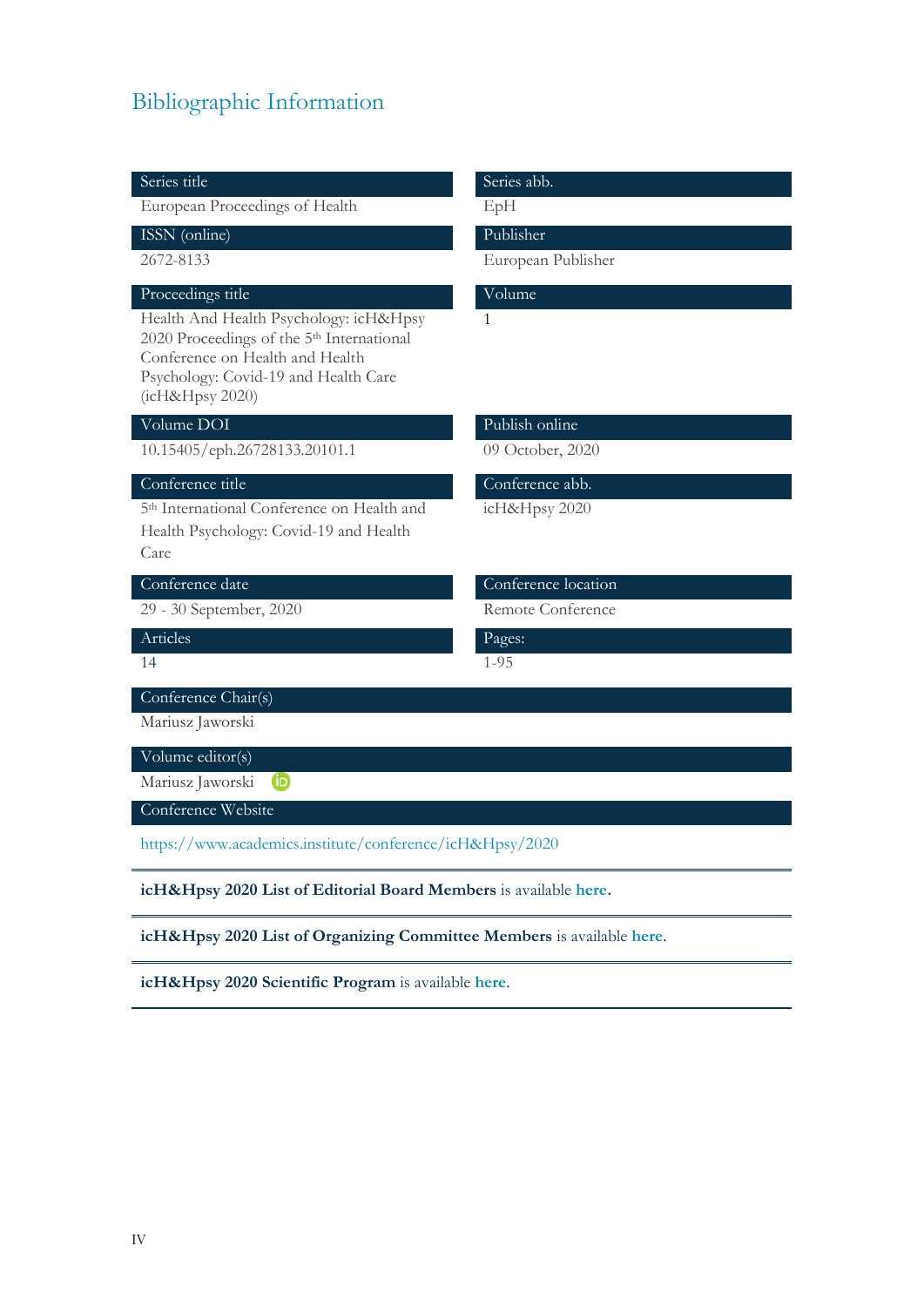### **Table of Contents**

#### **No: 1**

Title: Implications of Online Health Services During Covid-19 *Pages: 1-6* Author(s): Mariusz Jaworski

#### **No: 2**

Title: Children's Well-Being and Distance Learning During Pandemics Covid-19 *Pages: 7-13* Author(s): Ewa Lewandowska

#### **No: 3**

Title: Mental Health and Online Socializing During Pandemics Covid-19 *Pages 14-19* Author(s): Bahire Akarturk

#### **No: 4**

Title: Critical Health Conditions and Mental Health During Pandemic Covid-19 *Pages: 20-24* Author(s): Mariusz Jaworski

#### **No: 5**

Title: Why Divorces Could Spike After Covid-19 Pandemic *Pages: 25-30* Author(s): Zafer Bekirogullari

#### **No: 6**

Title: Covid-19 Vaccine - When Will We Have One? Uncertainty, Hope, Early Warnings And Adult Mental Health *Pages: 31-37* Author(s): Zafer Bekirogullari

#### **No: 7**

Title: Mental Health of The Older People During Covid-19 Pandemic *Pages: 38-43* Author(s): Bahire Akarturk

#### **No: 8**

Title: Physical Activity and Self-Rated Health: Social Issue *Pages: 44-50* Author(s): Natalia Lukmanova, Alexander Malinin, Anna Matochkina, Dmitriy Puhov

#### **No: 9**

Title: Cognitive Impact of Breakfast Consumption on School Age Children and Youth *Pages: 51-59* Author(s): Emília Martins, Francisco Mendes, Rosina Fernandes, José Sargento

#### **No: 10**

Title: Depressive Symptoms Postpartum: A Study on Women with Nausea/Vomiting During Pregnancy *Pages: 60-65* Author(s): Giulia Ballarotto, Renata Tambelli

#### **No: 11**

Title: Well-Being at Work: A Study with Social Educators *Pages: 66-74* Author(s): Rosina Fernandes, José Sargento Emília Martins, Francisco Mendes

#### **No: 12**

Title: Employability in A Portuguese Social Educators Sample *Pages: 75-81* Author(s): Rosina Fernandes, José Sargento, Emília Martins, Francisco Mendes